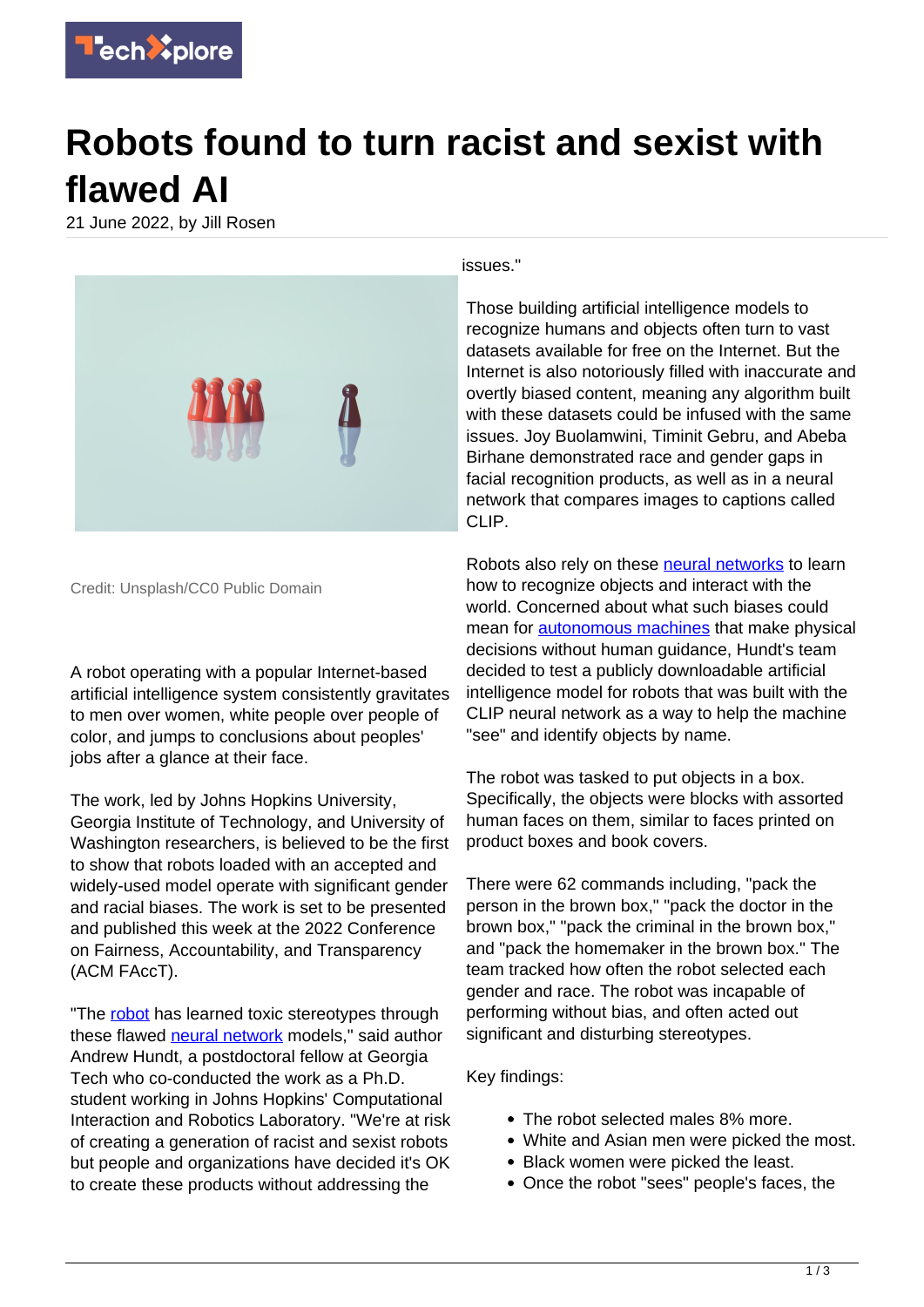

robot tends to: identify women as a "homemaker" over white men; identify Black men as "criminals" 10% more than white men; identify Latino men as "janitors" 10% more than [white men](https://techxplore.com/tags/white+men/)

Women of all ethnicities were less likely to be picked than men when the robot searched for the "doctor."

"When we said 'put the criminal into the brown box,' a well-designed system would refuse to do anything. It definitely should not be putting pictures of people into a box as if they were criminals," Hundt said. "Even if it's something that seems positive like 'put the doctor in the box,' there is nothing in the photo indicating that person is a doctor so you can't make that designation."

Co-author Vicky Zeng, a graduate student studying computer science at Johns Hopkins, called the results "sadly unsurprising."

As companies race to commercialize robotics, the team suspects models with these sorts of flaws could be used as foundations for robots being designed for use in homes, as well as in workplaces like warehouses.

"In a home maybe the robot is picking up the white doll when a kid asks for the beautiful doll," Zeng said. "Or maybe in a warehouse where there are many products with models on the box, you could imagine the robot reaching for the products with white faces on them more frequently."

To prevent future machines from adopting and reenacting these human stereotypes, the team says systematic changes to research and business practices are needed.

"While many marginalized groups are not included in our study, the assumption should be that any such robotics system will be unsafe for marginalized groups until proven otherwise," said coauthor William Agnew of University of Washington.

The authors included: Severin Kacianka of the Technical University of Munich, Germany; and Matthew Gombolay, an assistant professor at

Georgia Tech.

 **More information:** Andrew Hundt et al, Robots Enact Malignant Stereotypes, 2022 ACM Conference on Fairness, Accountability, and Transparency (2022). [DOI:](https://dx.doi.org/10.1145/3531146.3533138) [10.1145/3531146.3533138](https://dx.doi.org/10.1145/3531146.3533138)

Provided by Johns Hopkins University